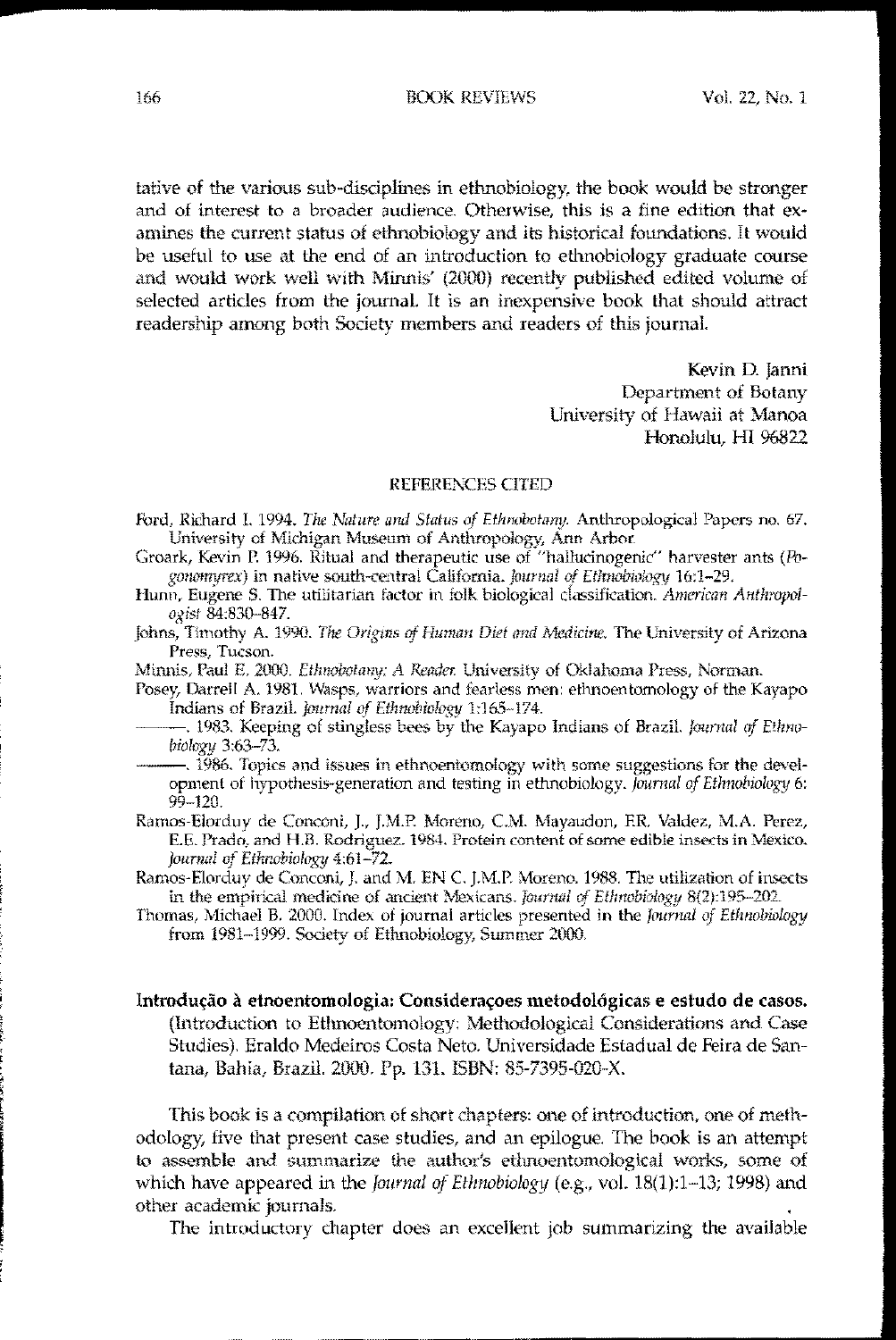ethnoentomological literature, but fails in terms of actually *introducing* the subject with much creativity. What is presented is an abbreviated and superficial laundry list of the ways in which insects intersect with various segments of human society. Much of this list is indeed interesting, but the summation does not leave the reader with any sense of introduction and with no sense of a road map for the chapters that follow.

The title of the book and, specifically, the title of the second section made the reviewer question whether it is necessary to partition the methods of ethnoentomology from the wider context of ethnobiology. Extrapolating, should we demand additional texts on the methodologies specific to "ethnoichthyology," "ethnobryology," or "ethnograminology"? The chapter presents a basic summary explaining the concepts of an interview schedule, emie versus etie approaches to the topic, data collection and the validity ot qualitative and quantitative data, and the problems and possibilities inherent within the idea of an omniscient informant. The reader will find little difference between the contents of this chapter and the basic tenets of ethnobotany as described in Martin (1995) or Cotton (1996), both of which are frequently cited. Little effort was made to describe some of tbe difficulties inherent in species collecting or to describe ways that these difficulties should be addressed in the field. There is certainly value, however, in having this information presented in Portuguese, and the chapter will be useful for students pursuing ethnobiologieal research.

The strength of the text obviously lies in the case studies, and in his research, Costa Neto is skillful and creative. The first case study presents research detailing the "entomoprojective ambivalence hypothesis"-that is, the projection of feelings of disgust toward non-insect animals by assigning them to insect categories. The hypothesis presents a widely diffuse pattern in various rubrics of human culture, but the description presented is quite interesting and deserves further attention if for no other reason than intrigue.

The second case study-the best of the crop-is traditionally ethnographic and expertly describes the importance of bees in the life of the Pankarare Indians of Bahia, Brazil. The research, based on 30 collected specimens, reveals the presence of several intermediate emic taxa for bees. Most notably among these is the division between aggressive and non-aggressive bees *(abeja braba* and *abeja mansa*, respectively) which is superficially reminiscent of the division between wcod densities in many cultures (i.e., hardwoods versus softwoods).

Thirdly, Costa Neto presents an account of the presence of insects in advertisements, an interesting and refreshing departore from much of the more traditional ethnobiological literature. He finds, not surprisingly, that insects are not well represented in advertising and, where they are present, butterflies tend to be used most frequently. His explanation-that humans are insect averse but favor butterflies because of their "cultural importance"-seems logical.

The final two case studies respectively examine the use of insects as medicine among rural and urban communities of northeastern Brazil and the use of insects, more generally, as a source of human food. Both chapters are essentially notes, giving the reader an excellent synopsis of the two subjects.

Overall, the text is certainly a very interesting read. But, where the importance of a text by a Brazilian ethnobiologist written in Portuguese cannot be